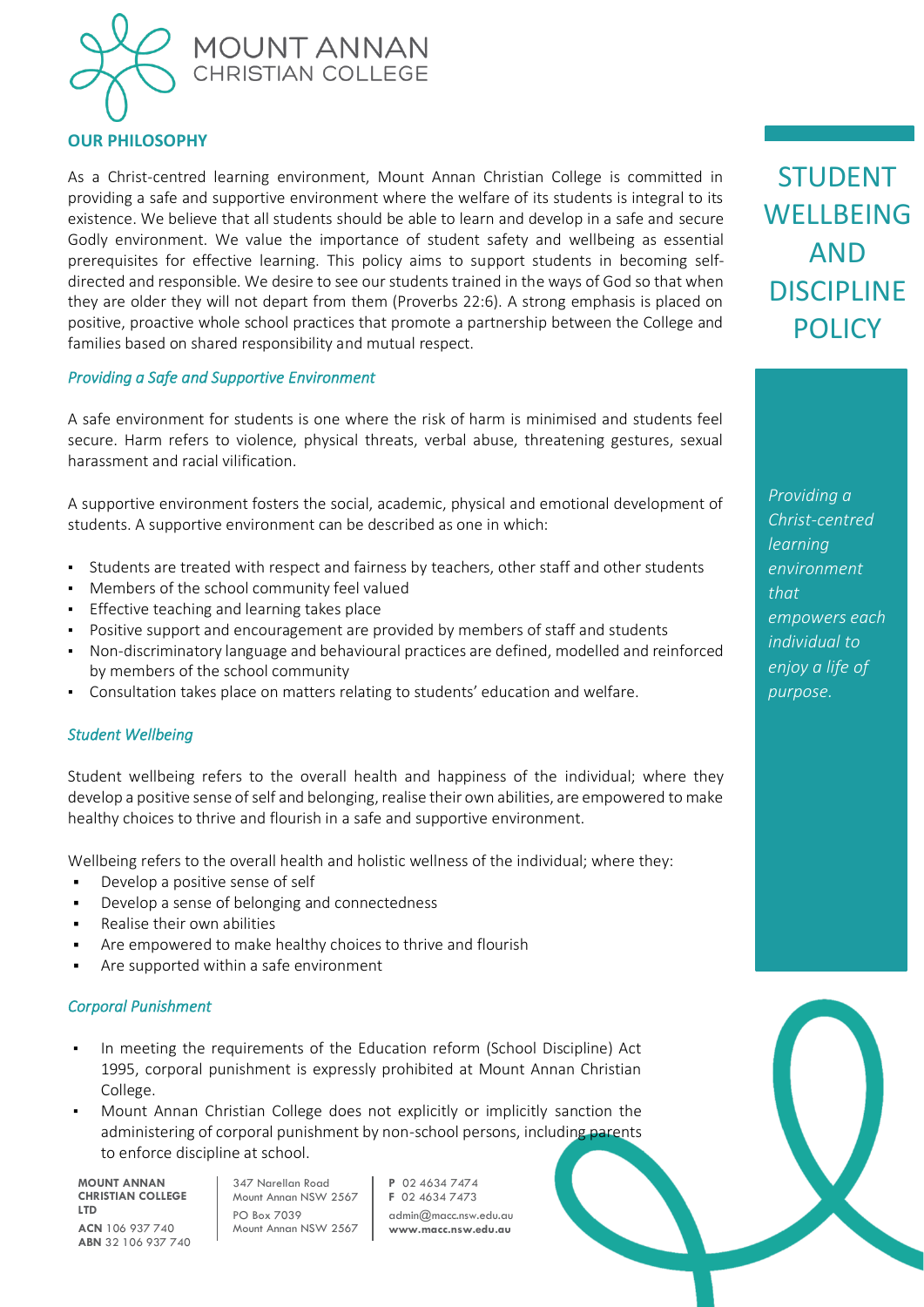

#### *Procedural Fairness*

The Mount Annan Christian College Student Management Policy and Procedures are governed by principles of procedural fairness. Procedural fairness is a basic right of all when dealing with authorities.

Students who are alleged to have breached the Student Management Policy have the right to:

- know the allegations related to a specific matter and any other information which will be taken into account in considering the matter
- know the process by which the matter will be considered
- respond to the allegations
- know how to seek a review of the decision made in response to the allegations.
- Students who are alleged to have breached the Student Management Policy have the right to an unbiased decision, which includes the right to:
- impartiality in an investigation and decision-making
- an absence of bias by a decision-maker.

#### **EXPECTATIONS FOR STUDENT BEHAVIOUR**

Our expectation is that all of our students will model the College's Core Values in the way that they behave towards all College staff, their peers and the wider community.

We understand that there will be times when a student breaches the College rules in some way. In these situations students will be counselled and disciplined in a compassionate, fair, firm and consistent manner. The disciplinary measures used will vary according to the maturity of the student, his/her past behaviour and the seriousness of the behaviour.

#### *College Rules*

At all times I will speak and behave towards others in a way that I will Be kind and respectful Be safe

#### Be a learner

| Within the College I will:                                                                                                                                                                                                 | Within the classroom I will:                                                                                                                                                    | Within the community I<br>will:                                                                                      |
|----------------------------------------------------------------------------------------------------------------------------------------------------------------------------------------------------------------------------|---------------------------------------------------------------------------------------------------------------------------------------------------------------------------------|----------------------------------------------------------------------------------------------------------------------|
| Behave sensibly<br>E<br>Accept responsibility<br>œ<br>Seek opportunities to be<br>E<br>kind and helpful to other<br>Care for the College<br>Þ<br>environment<br>Be a great ambassador<br>Iн<br>of the College at all times | Be positive and always<br>do quality work<br>Learn enthusiastically<br>Complete every task to<br>the best of my ability<br>Work cooperatively<br>Bring the correct<br>equipment | ■ Be considerate of others<br>• Obey all rules set by the<br>bus company<br>■ Wear the College<br>uniform with pride |

**MOUNT ANNAN CHRISTIAN COLLEGE LTD ACN** 106 937 740 **ABN** 32 106 937 740

347 Narellan Road Mount Annan NSW 2567 PO Box 7039 Mount Annan NSW 2567 **P** 02 4634 7474 **F** 02 4634 7473 admin@macc.nsw.edu.au **www.macc.nsw.edu.au**

STUDENT WELLBEING AND DISCIPLINE **POLICY**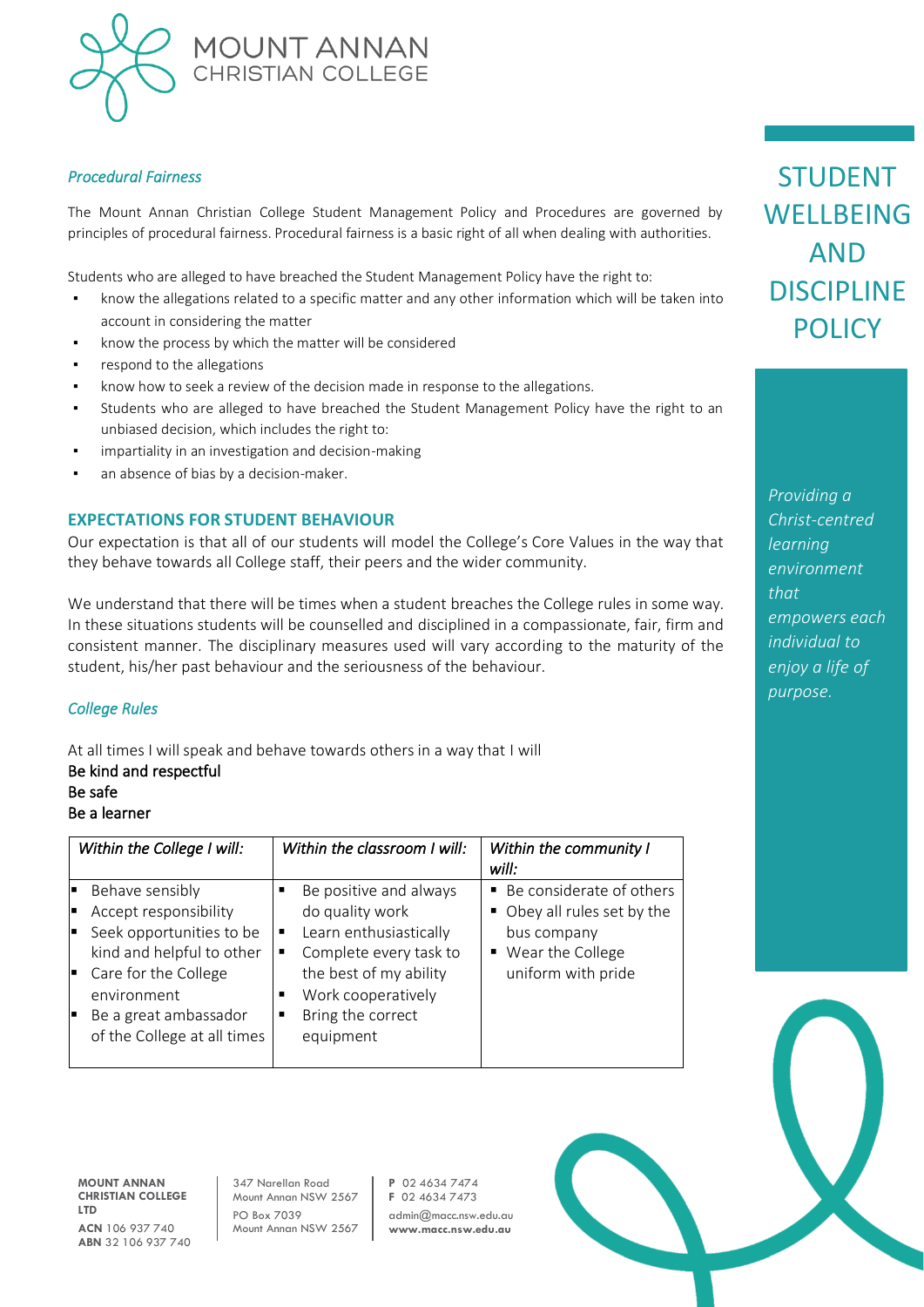

## **STATEGIES FOR PROMOTING POSITIVE BEHAVIOUR**

Positive relationships are central to effective teaching and learning within the College. These relationships are built on a foundation of mutual respect and trust, and at Mount Annan Christian College we acknowledge the importance of recognising and celebrating positive behaviour in the way that our students interact with one another, all staff members and members of the wider community. Much research exists on the power of students understanding the purpose of what they are learning and what they need to develop in their behaviour. It has long been understood that if students are aware of what needs to be demonstrated then they will work tremendously hard towards achieving it. Students set personal goals and regularly revise these together with their class teacher and parents.

Teachers regularly reward and recognise students who are displaying positive behaviours in a variety of ways through encouragement and feedback. Each teacher designs and implements a positive consequences system in their classroom and playground, which is appropriate for the context of students' developmental stage.

#### *A Consistent Approach to Promoting Positive Behaviour in Prep to Year 2*

At Mount Annan Christian College we believe that consistency is key to developing positive behaviours and work habits. All classes, Prep to Year 2 implement a token or sparkle system to promote and reinforce positive behaviour.

#### *A Whole School Approach to Learning at MACC*

At Mount Annan Christian College we believe that learning is learnable. Every student can learn, and every student can become a more powerful learner. Students are encouraged to build their learning muscles in each of the categories below. These 5R's of Learning Power are based of the Learning Power research of Professor Guy Claxton.

STUDENT WELLBEING AND DISCIPLINE **POLICY** 

*Providing a Christ-centred learning environment that empowers each individual to enjoy a life of purpose.*

**MOUNT ANNAN CHRISTIAN COLLEGE LTD ACN** 106 937 740 **ABN** 32 106 937 740

347 Narellan Road Mount Annan NSW 2567 PO Box 7039 Mount Annan NSW 2567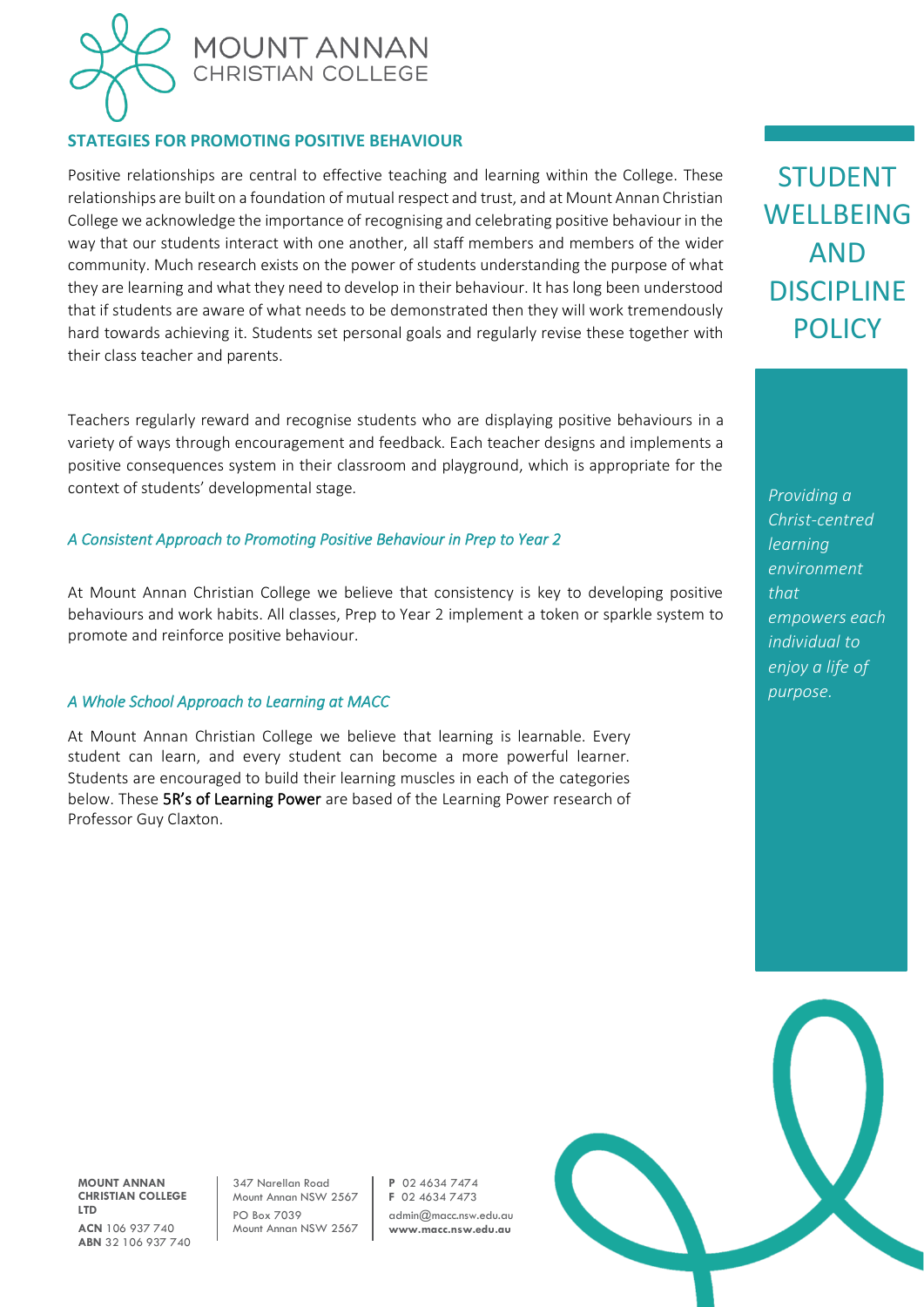

**CHRISTIAN COLLEGE** 

Mount Annan NSW 2567

**F** 02 4634 7473 admin@macc.nsw.edu.au **www.macc.nsw.edu.au**

PO Box 7039 Mount Annan NSW 2567

**ACN** 106 937 740 **ABN** 32 106 937 740

**LTD**

|  | MOUNT ANNAN              |
|--|--------------------------|
|  | <b>CHRISTIAN COLLEGE</b> |

| <b>LEARNING</b>                                                | <b>KEY</b>                      | <b>KEY DISPOSITIONS</b>                                                                                                                                                                 |
|----------------------------------------------------------------|---------------------------------|-----------------------------------------------------------------------------------------------------------------------------------------------------------------------------------------|
| <b>POWER DOMAIN</b>                                            | <b>DISPOSITIONS</b>             | <b>EXPLAINED</b>                                                                                                                                                                        |
|                                                                | Kindness                        | Being friendly, generous, and considerate. Always willing to<br>help others.                                                                                                            |
| <b>RELATIONAL</b>                                              | Gratitude                       | Being thankful, readiness to show appreciation for and to<br>return kindness.                                                                                                           |
| The faith based<br>aspects of learning                         | <b>Humility</b>                 | Being modest, wary of pride, with an awareness that you<br>are not more important than others.                                                                                          |
|                                                                | Integrity                       | Being honest and having strong moral principles, without<br>corruption or internal division.                                                                                            |
|                                                                | Grace                           | Embraces the free and unmerited favour of God.<br>Being quick to forgive and receive forgiveness.                                                                                       |
|                                                                | Absorption                      | Being able to lose yourself in learning - becoming<br>absorbed in what you are doing; rapt and attentive, in a<br>state of 'flow'.                                                      |
| <b>RESILIENCE</b><br>The emotional                             | Managing<br><b>Distractions</b> | Recognising and reducing distractions; knowing when to<br>walk away and refresh yourself. Creating your own best<br>environment for learning.                                           |
| aspects of learning                                            | Noticing                        | Perceiving subtle nuances, patterns and details in<br>experience                                                                                                                        |
|                                                                | Perseverance                    | Keeping going on in the face of difficulties, channelling the<br>energy of frustration productively. Knowing what a slow<br>and uncertain process learning often is.                    |
|                                                                | Questioning                     | Asking questions of yourself and others. Being curious and<br>playful with ideas - delving beneath the surface of things.                                                               |
|                                                                | <b>Making Links</b>             | Seeing connections between disparate events and<br>experiences - building patterns - weaving a web of<br>understanding.                                                                 |
| <b>RESOURCEFULNESS</b><br>The cognitive<br>aspects of learning | Imagining                       | Using your imagination and intuition to put yourself<br>through new experiences or to explore possibilities.<br>Wondering What if ?                                                     |
|                                                                | Reasoning                       | Calling up your logical and rational skills to work things out<br>methodically and rigorously; constructing good arguments,<br>and spotting the flaws in others'.                       |
|                                                                | Capitalising                    | Drawing on the full range of resources from the wider<br>world -other people, books, the Internet, past experience,<br>future opportunities                                             |
|                                                                | Planning                        | Thinking about where you are going, the action you are<br>going to take, the time and resources you will need, and<br>the obstacles you may encounter.                                  |
| <b>REFLECTIVENESS</b><br>The strategic                         | Revising                        | Being flexible, changing your plans in the light of different<br>circumstances, monitoring and reviewing how things are<br>going and seeing new opportunities.                          |
| aspects of learning                                            | <b>Distilling</b>               | Looking at what is being learned - pulling out the essential<br>features - carrying them forward to aid further learning;<br>being your own learning coach.                             |
|                                                                | Meta-Learning                   | Knowing yourself as a learner - how you learn best; how<br>to talk about the learning process.                                                                                          |
|                                                                | Interdependence                 | Knowing when it's appropriate to learn on your own or<br>with others, and being able to stand your ground in debate.                                                                    |
| <b>RECIPROCITY</b><br>The <b>social</b> aspects<br>of learning | Collaboration                   | Knowing how to manage yourself in the give and take of a<br>collaborative venture, respecting and recognising other<br>viewpoints; adding to and drawing from the strength of<br>teams. |
|                                                                | Empathy and<br>Listening        | Contributing to others' experiences by listening to them to<br>understand what they are really saying, and putting<br>yourself in their shoes.                                          |
|                                                                | Imitation                       | Constructively adopting methods, habits or values from<br>other people whom you observe.                                                                                                |
| <b>MOUNT ANNAN</b>                                             | 347 Narellan Road               | P 02 4634 7474                                                                                                                                                                          |

STUDENT **WELLBEING** AND **DISCIPLINE POLICY** 

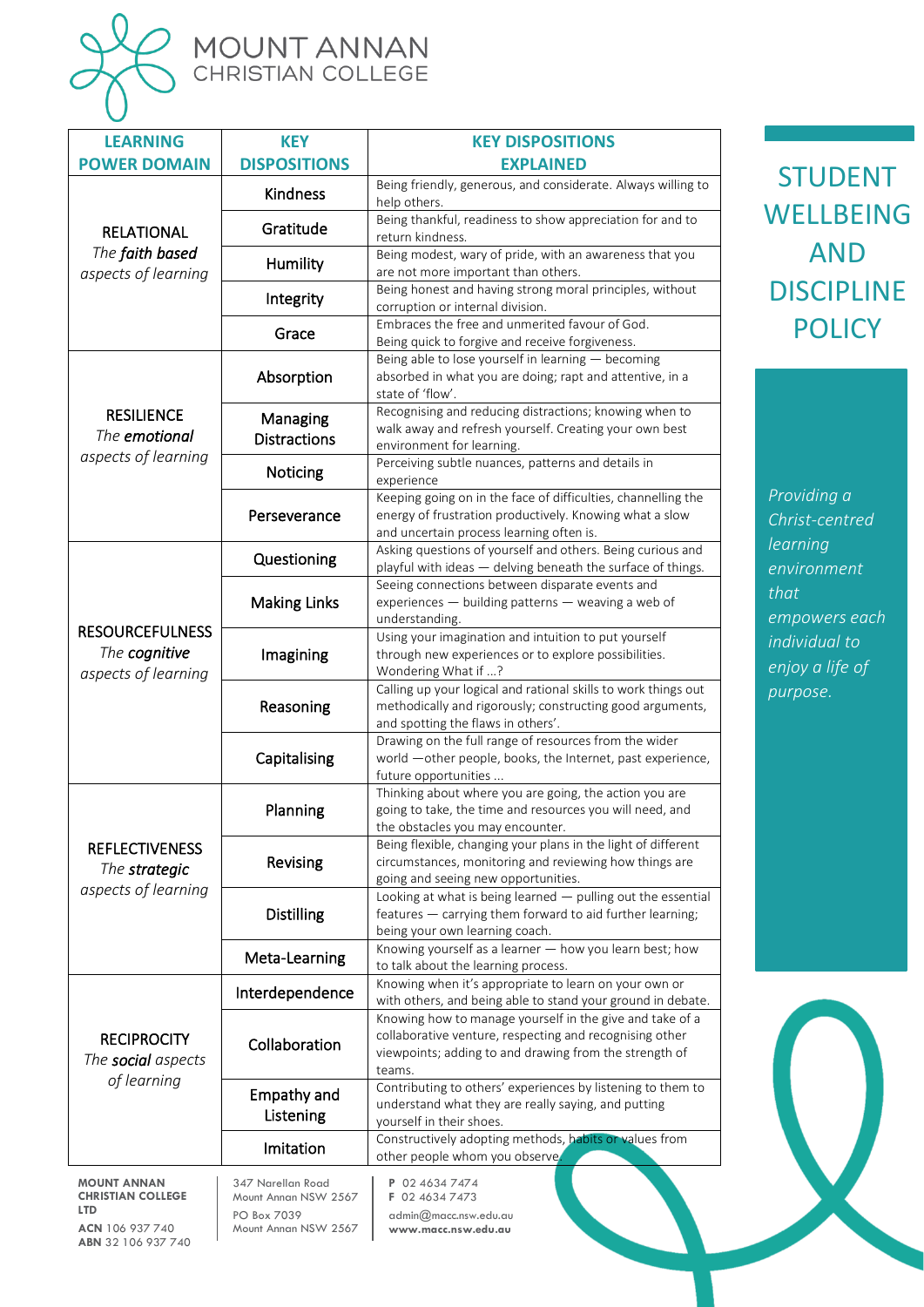

We also believe in the power of recognising and rewarding students for their efforts in developing their learning muscles. As students display any of the 22 key dispositions this will be recorded as a Commendation. For every 3 commendations within one of the Key Dispositions students will receive a Learning Power Award. To celebrate students' achievement at the various Key Dispositions, a special Celebration of Learning event will be held for each Stage at the end of Semester 1 and again at the end of Semester 2. All students will be part of this, as each student will have developed the Key Dispositions at their own individual level and time.

## *Summary of Awards*

| <b>Award Type</b>     | <b>When Given</b>                 | <b>How Often Given</b>         |
|-----------------------|-----------------------------------|--------------------------------|
| Class                 | Friday Morning Assembly           | Weekly                         |
|                       |                                   |                                |
| <b>IPSSO Sport</b>    | Friday Morning Assembly           | Weekly (within IPSSO Sport     |
|                       |                                   | season)                        |
| Key Learning Area     | Primary Assembly - 2 per Term     | Two awards for each KLA per    |
|                       |                                   | class per year                 |
| <b>Core Values</b>    | Whole Primary Assembly $-1$ per   | One award for each Core Value  |
|                       | Term                              | per class per year             |
| <b>Learning Power</b> | In Class or during Friday Morning | Ongoing - 3 commendations      |
|                       | Assembly                          | within a Key Disposition = $1$ |
|                       |                                   | Learning Power Award           |

## **A POSITIVE APPROACH TO MANAGING BEHAVIOUR**

#### *Restorative Practice*

Restorative Practice is a teaching and learning approach that promotes self-regulation and encourages behaviour that is supportive and respectful. It puts the onus on individuals to be truly accountable for their behaviour and to repair any harm caused to others as a result of their actions (NSW Department of Education 2019). At Mount Annan Christian College the aim of using restorative practices is to help students understand the impact of their behaviour by holding them accountable through repairing harm and making amends. Our goal is to help children from with situations in which they find themselves and allow them to develop strategies for coping with future challenges or conflict.

#### *Effective Restorative Practice Questions*

- *What happened?*
- *Who has been affected by what happened?*
- In what way have they/you been affected?
- *What do you think you need to do to make things right?*
- *If the same thing happened again, what would you do differently?*

**MOUNT ANNAN CHRISTIAN COLLEGE LTD ACN** 106 937 740 **ABN** 32 106 937 740

347 Narellan Road Mount Annan NSW 2567 PO Box 7039 Mount Annan NSW 2567 **P** 02 4634 7474 **F** 02 4634 7473 admin@macc.nsw.edu.au **www.macc.nsw.edu.au**

STUDENT WELLBEING AND DISCIPLINE **POLICY**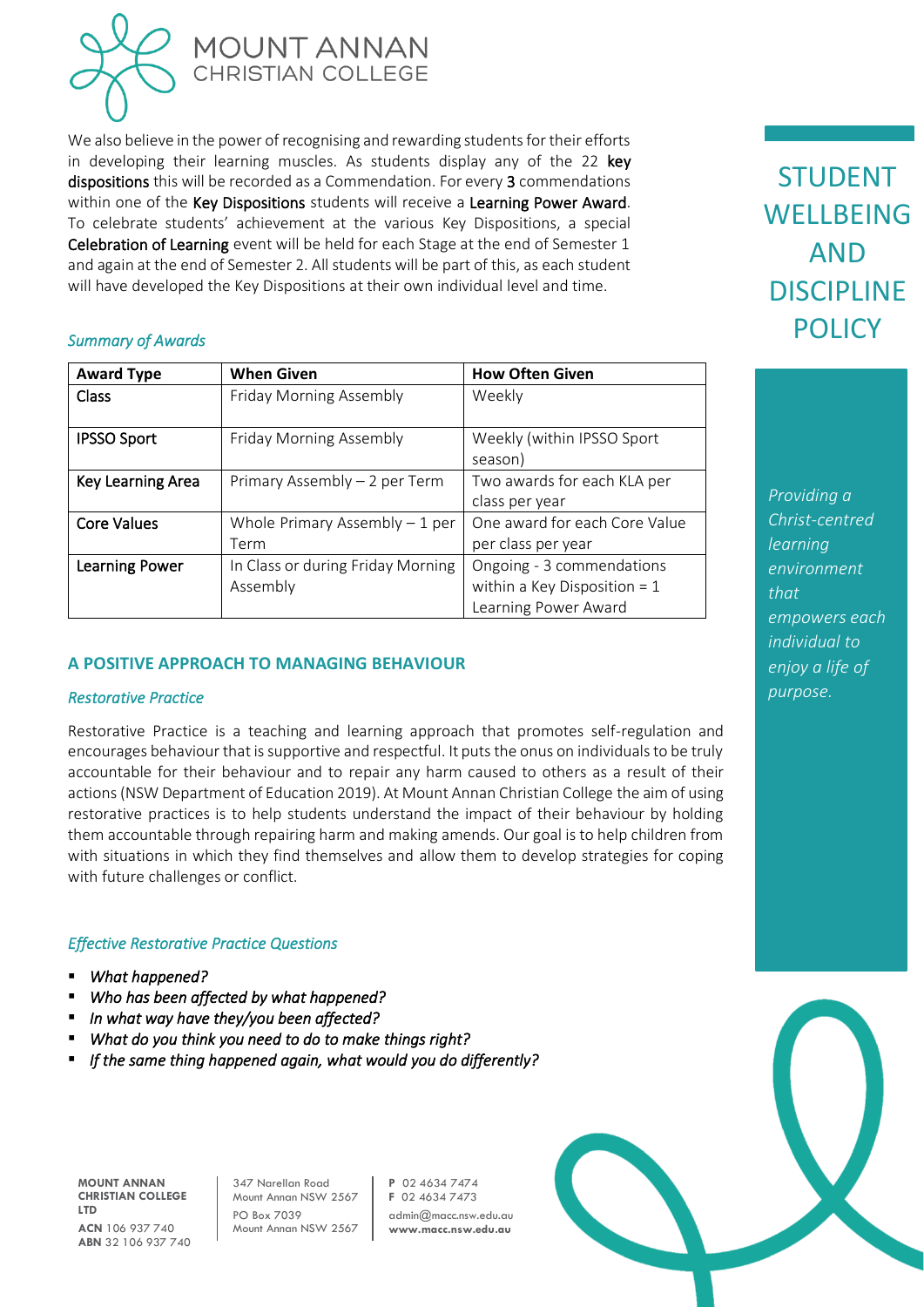

### STRATEGIES FOR DEALING WITH CHALLENGING BEHAVIOUR

At Mount Annan Christian College it is expected that students behave in a way that is courteous and respectful at all times. Behaviour that disrupts learning is disrespectful or creates an unsafe environment, will be corrected. The disciplinary component of this policy encompasses the following beliefs:

- When a child breaks a rule, no matter how small the breach may be, counselling needs to occur and correction needs to take place.
- Steps in the plan need to be easily reinforced and sequenced from mild to severe punishments.
- Punishment should be enforced without anger.
- Under no circumstances will corporal punishment be used.
- As each child is an individual each incident must be treated individually taking into account the circumstances of the unacceptable behaviour.

#### *Suggested Procedures within the Playground*

If rules are broken in the playground, teachers will determine an appropriate response after an assessment of any incident. The following opportunities to change misbehaviour remain consistent. It should be noted that examples of extreme misbehaviour and/or violence will be referred immediately to the Assistant Head of Primary.

Step 1: 1<sup>st</sup> Warning. State the inappropriate behaviour and what student should have been doing.

Step 2: Reflection Time. If behaviour continues, the student is asked to move to a reflection space for an agreed period of time. Playground Duty Teacher counsels the student using restorative practice principles.

Step 3: Extended Reflection Time. If behaviour continues or is more serious in nature, the student is asked to move to a reflection space until the end of the break. Playground Duty Teacher to notify class teacher of the incident and to provide a verbal and written record of misbehaviour to the class teacher. Student to complete a reflection sheet. If seriousness warrants or is a repeat offence, playground and/or classroom teacher to refer to the Stage Coordinator.

Step 4: Stage Coordinator Intervention. When 3 Playground misbehaviours are recorded in a week the Stage Coordinator will be alerted. Student receives counselling from Stage Coordinator using restorative practice principles. Stage Coordinator issues Reflection Time and/or suitable consequences e.g. loss of privileges. Additional strategies may include a playground record card or exclusion from playground or excursions

Step 5: Assistant Head of Primary Intervention. Additional consequences may be applied and may include: parent contact, Return to Playground Behaviour Plan developed, suspension warning, in school suspension - in consultation with Head of Primary.

Step 6: Head of Primary Intervention. Additional consequences may be applied and may include: parent contact, suspension warning, in school suspension or out of school suspension.

**MOUNT ANNAN CHRISTIAN COLLEGE LTD ACN** 106 937 740 **ABN** 32 106 937 740 347 Narellan Road Mount Annan NSW 2567 PO Box 7039 Mount Annan NSW 2567 **P** 02 4634 7474 **F** 02 4634 7473 admin@macc.nsw.edu.au **www.macc.nsw.edu.au**

STUDENT **WELLBEING** AND DISCIPLINE **POLICY**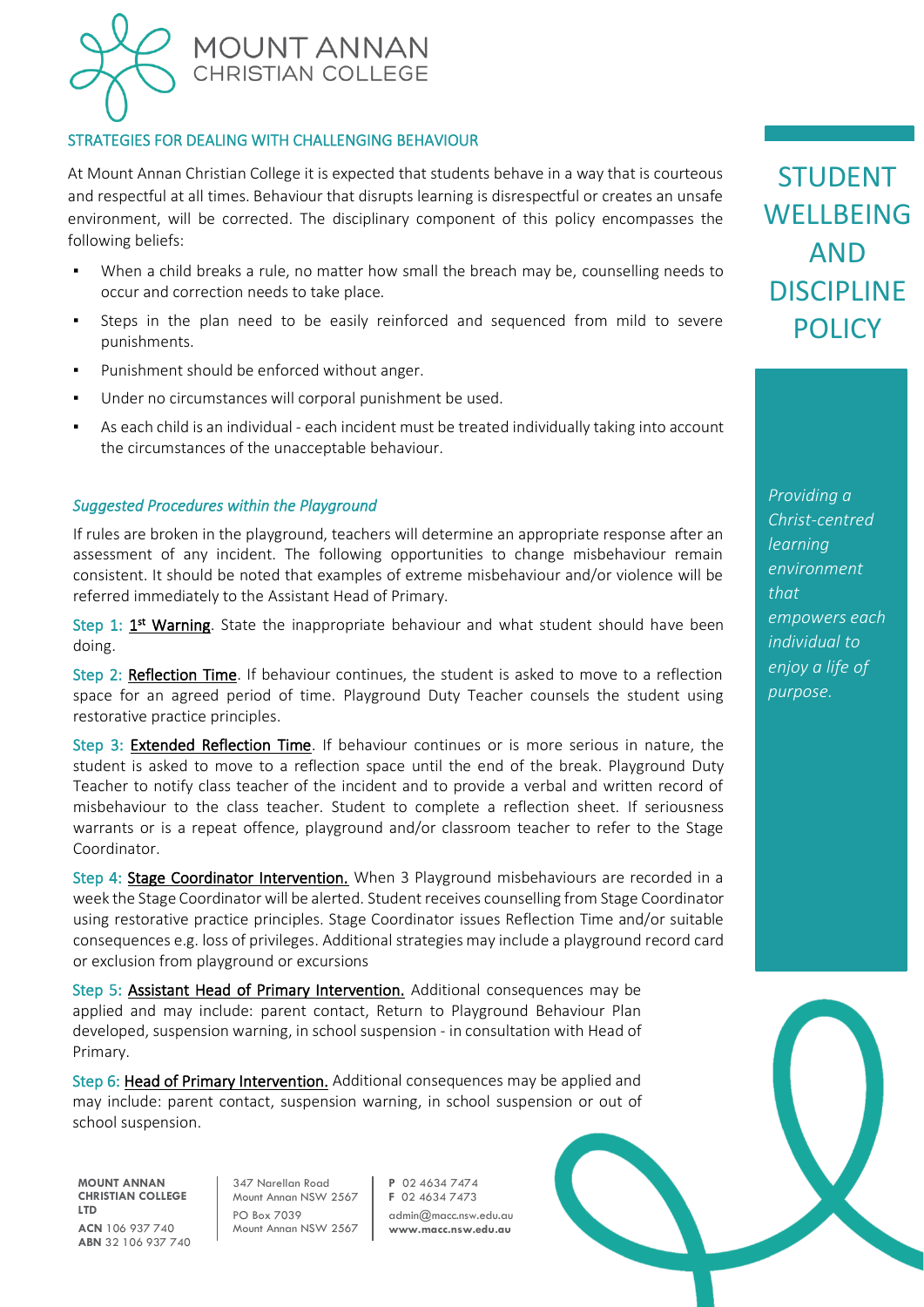

#### *Suggested Procedures within the Classroom*

Students are provided with a number of opportunities to change misbehaviour within the classroom. Teachers employ a range of positive reinforcement strategies to give students as many opportunities as possible to change their behaviour. Each classroom teacher utilises an age appropriate classroom warning/opportunity system designed within the themes and/or needs of their individual classes. These procedures are recorded in each classroom and teachers individual teaching/learning program. It should be noted that examples of extreme misbehaviour and/or violence will be referred immediately to the Head of Primary.

STUDENT

WELLBEING

AND

**DISCIPLINE** 

|                                                                   | .1st Warning - State the wrong behaviour, rule that was broken and what the<br>student should have been doing. Teacher discreetly gives a visual reminder of this<br>warning.                                                                                                                                                                                                                                                                          | POLI                                                                     |
|-------------------------------------------------------------------|--------------------------------------------------------------------------------------------------------------------------------------------------------------------------------------------------------------------------------------------------------------------------------------------------------------------------------------------------------------------------------------------------------------------------------------------------------|--------------------------------------------------------------------------|
| <b>WARNINGS</b>                                                   | .2nd Warning -: A verbal warning, specific expectations and future consequences<br>for continued behaviour to be discussed. Teacher discreetly gives a visual<br>reminder of this warning.                                                                                                                                                                                                                                                             |                                                                          |
| <b>CLASS TIMEOUT</b>                                              | • KINDERGARTEN - YEAR 6 - Class timeout (1 minute per age). Teacher counsels<br>student individually and assigns a consequnce (eg, loss of a sparkle - K-2, loss of<br>privileges, picking up papers, community service etc)                                                                                                                                                                                                                           | Providing a<br>Christ-centred<br>learning                                |
| <b>REFLECTION</b><br><b>TIMEOUT</b><br>(DETENTION)                | . Reflection Timeout (alternate classroom). Reflection/thinking time in an agreed<br>space for 10-15 minutes. Students complete a reflection sheet based on<br>restorative practice principles. Class teacher to inform parents either by Seesaw<br>message or phone call. Reflection sheet to be sent home to parents to sign.<br>•3 reflection timeouts in a term will be referred to the Stage Coordinator. Stage<br>Coordinator to inform parents. | environment<br>that<br>empowers each<br>individual to<br>enjoy a life of |
| <b>STAGE</b><br><b>COORDINATOR</b><br><b>INTERVENTION</b>         | • Stage Coordinator counsels student individually<br>• Stage Coordinator issues Reflection Time Detention and/or suitable<br>consequences.<br>• Additional consequnces may include: parent contact, communication book<br>developed, daily behaviour tracking sheet, School Counsellor or College Chaplain<br>involvement.                                                                                                                             | purpose.                                                                 |
| <b>ASSISTANT HEAD</b><br><b>OF PRIMARY</b><br><b>INTERVENTION</b> | • Assistant Head of Primary counsels student individually<br>• Additional consequences may include: parent meeting, behaviour monitoring<br>plan developed, suspension warning, in-school or out of school suspension (in<br>consultation with the Head of School), referral to the Head of Primary.                                                                                                                                                   |                                                                          |
| <b>HEAD OF</b><br>PRIMARY<br><b>INTERVENTION</b>                  | .Head of Primary counsels student individually.<br>• Additional consequences may include: parent meetings, suspension warning, in-<br>school or out of school suspension, referral to the Headmaster.                                                                                                                                                                                                                                                  |                                                                          |
|                                                                   |                                                                                                                                                                                                                                                                                                                                                                                                                                                        |                                                                          |

**MOUNT ANNAN CHRISTIAN COLLEGE LTD ACN** 106 937 740 **ABN** 32 106 937 740

347 Narellan Road Mount Annan NSW 2567 PO Box 7039 Mount Annan NSW 2567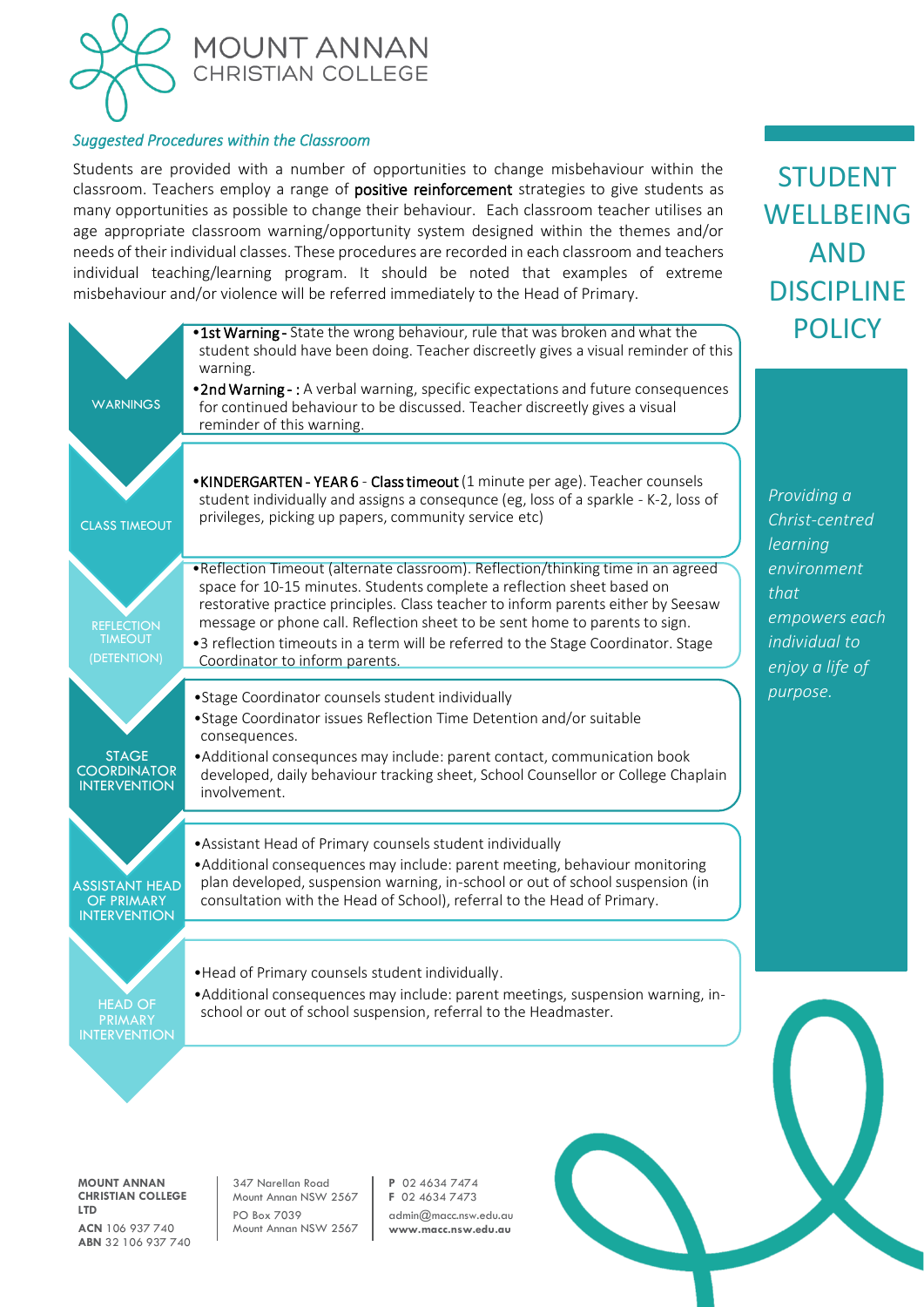

#### *Procedures*

- Mount Annan Christian College is committed to ensuring that the College Student Wellbeing and Discipline Policy is made available to students and parents/guardians through sharing of the policy at the beginning of each academic year.
- Details of an alleged student breach (specific matter or incident) of the policy are communicated to parents through a diary entry (Year 5&6), phone call, detention notification, or suspension letter and/or parent interview.
- In some circumstances different staff may be asked carry out the investigation and decisionmaking stages, as directed by the Head of Primary or Headmaster.
- Parents are entitled to contact the College to clarify the details of any disciplinary incident that involves their child.
- In serious alleged student breaches of the policy, such as matters that may involve a suspension or expulsion, a support person (parent/guardian) may attend formal interviews and the key points will be recorded in writing.

#### *Suspension and Expulsion*

Serious breaches of behaviour will result in an immediate referral of a student to the Head of Primary and/or Headmaster immediately.

Examples of this serious behaviour may include:

- Violence, discrimination, harassment, bullying or intimidation.
- The carrying and/or use of weapons, illegal drugs, alcohol, vapes or tobacco

Continued non-compliance or repeated lessor breaches of behaviour within the classroom, playground or non-responsiveness to corrective measures will also be referred to Head of Primary and/or Headmaster.

In these circumstance the Headmaster or his delegate will be consulted and they may initiate a suspension or expulsion. The College may issue the following types of Suspension, depending on the guidelines relating to the severity of the behaviour demonstrated. These types of suspension are:

In School Suspension is the temporary withdrawal from the classroom and playground. The student works in isolation under the supervision of the Head of Primary with set work to be provided by the class teacher. Parents/Caregivers of students receiving this type of Suspension will be notified through an In School Suspension Notification letter as well as a phone call home from the Head of Primary. This is NOT recorded as a Suspension on the Student Attendance Roll.

Out of School Suspension is the temporary removal of a student from all classes they would normally attend, for a set period of time. It is served for a major incident or as a result of persistent misbehaviour where the intervention of the College has had no effect in changing the student's behaviour. Parents/Caregivers of students receiving this type of Suspension will be notified through a Suspension Notification letter as well as a phone call home from the Head of Primary.

**MOUNT ANNAN CHRISTIAN COLLEGE LTD ACN** 106 937 740 **ABN** 32 106 937 740 347 Narellan Road Mount Annan NSW 2567 PO Box 7039 Mount Annan NSW 2567 **P** 02 4634 7474 **F** 02 4634 7473 admin@macc.nsw.edu.au **www.macc.nsw.edu.au**

STUDENT **WELLBEING** AND DISCIPLINE **POLICY**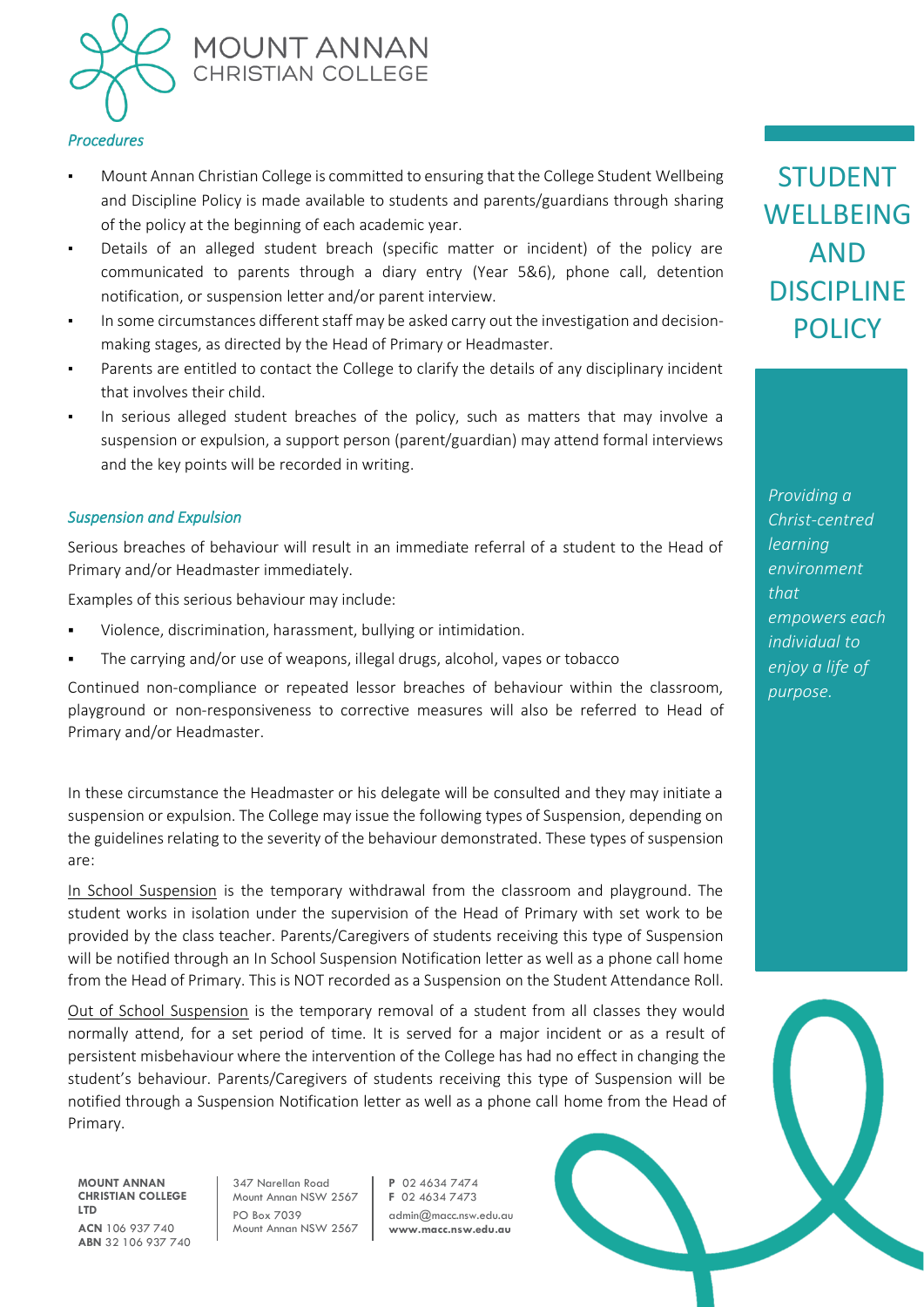

During the suspension period, the College will review and plan appropriate support required for the student to accommodate a successful return to school. The student should complete set work as provided by the school, under the responsibility of parents/carers. The Suspension will be recorded on the student attendance roll. A suspension resolution meeting may be held prior to the student returning to school. This resolution meeting will be sought in the best interest of the student and be held with the Head of Primary, Headmaster (or his delegated representative), student and parents/caregivers.

#### Expulsion

Expulsion is the immediate termination of a student's enrolment. It may be applied for a major incident or as a result of serious persistent misbehaviour where the intervention of the College has had no or limited effect in changing the student's behaviour.

Students who are expelled will be required at attend a meeting with the Headmaster (or his delegated representative), with a parent/guardian present and will receive an Expulsion Notification letter from the Headmaster.

#### *GRIEVANCE PROCEDURES*

If a Parent/Carer or student wishes to seek a review of the decision made in response to an allegation, this grievance procedure should be undertaken.

- 1. In the event that a student has been through the Discipline Procedures above and does not agree with the process or outcome of the decision, they may lodge a grievance in writing to the Headmaster, setting out the nature of the grievance and grounds in support of the grievance.
- 2. After giving consideration to the grievance the Headmaster may do one or more of the following:
	- i. refer the matter back to the relevant School Executive member or to a nominee, with advice, for resolution; or
	- ii. initiate an investigation into the matter; or

iii. seek to resolve the matter directly.

- 3. Any determination made by the Headmaster in accordance with Step 2 of these Procedures with regard to the grievance will be final.
- 4. By initiating the Grievance procedure the student will be deemed to have agreed that no communication engaged in or any information granted to the student as part of the grievance procedures will be used for any other purpose.

STUDENT WELLBEING AND DISCIPLINE **POLICY** 

*Providing a Christ-centred learning environment that empowers each individual to enjoy a life of purpose.*

**MOUNT ANNAN CHRISTIAN COLLEGE LTD ACN** 106 937 740 **ABN** 32 106 937 740

347 Narellan Road Mount Annan NSW 2567 PO Box 7039 Mount Annan NSW 2567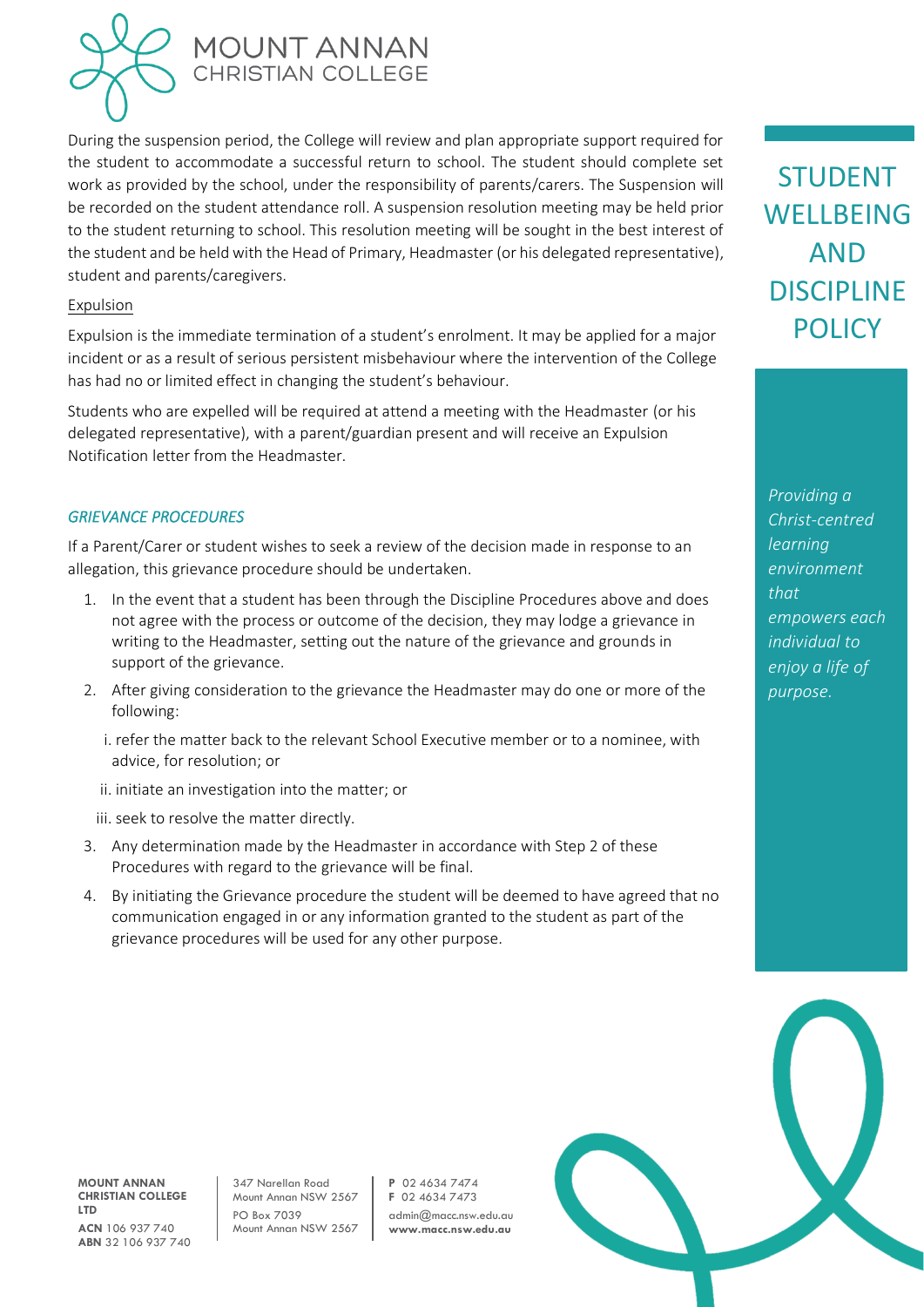

### SOME EFFECTIVE RESTORATIVE QUESTIONS

#### *What happened?*

Value the student's voice and perspective. Focus on the timeline of events without blame. Understand and identify triggers.

#### *What were you thinking about at the time?*

Develop emotional literacy by linking thoughts, feelings and actions.

#### *What have your thoughts been since?*

Assess reflection following the incident when emotions have de-escalated.

#### *Who has been affected by what happened?*

The key question to trigger empathy and remorse. Think beyond those directly involved to see the 'ripple effect' of actions and consider the personal impact.

#### *In what way have they/you been affected?*

Name or describe the impact and acknowledge the consequences.

#### *What do you think you need to do to make things right?*

Devise agreed, realistic and meaningful resolutions to heal the harm.

#### *If the same thing happened again, what would you do differently?*

An opportunity for learning and verbalising alternative strategies.

STUDENT WELLBEING AND DISCIPLINE **POLICY** 

*Providing a Christ-centred learning environment that empowers each individual to enjoy a life of purpose.*



**MOUNT ANNAN CHRISTIAN COLLEGE LTD ACN** 106 937 740 **ABN** 32 106 937 740 347 Narellan Road Mount Annan NSW 2567 PO Box 7039 Mount Annan NSW 2567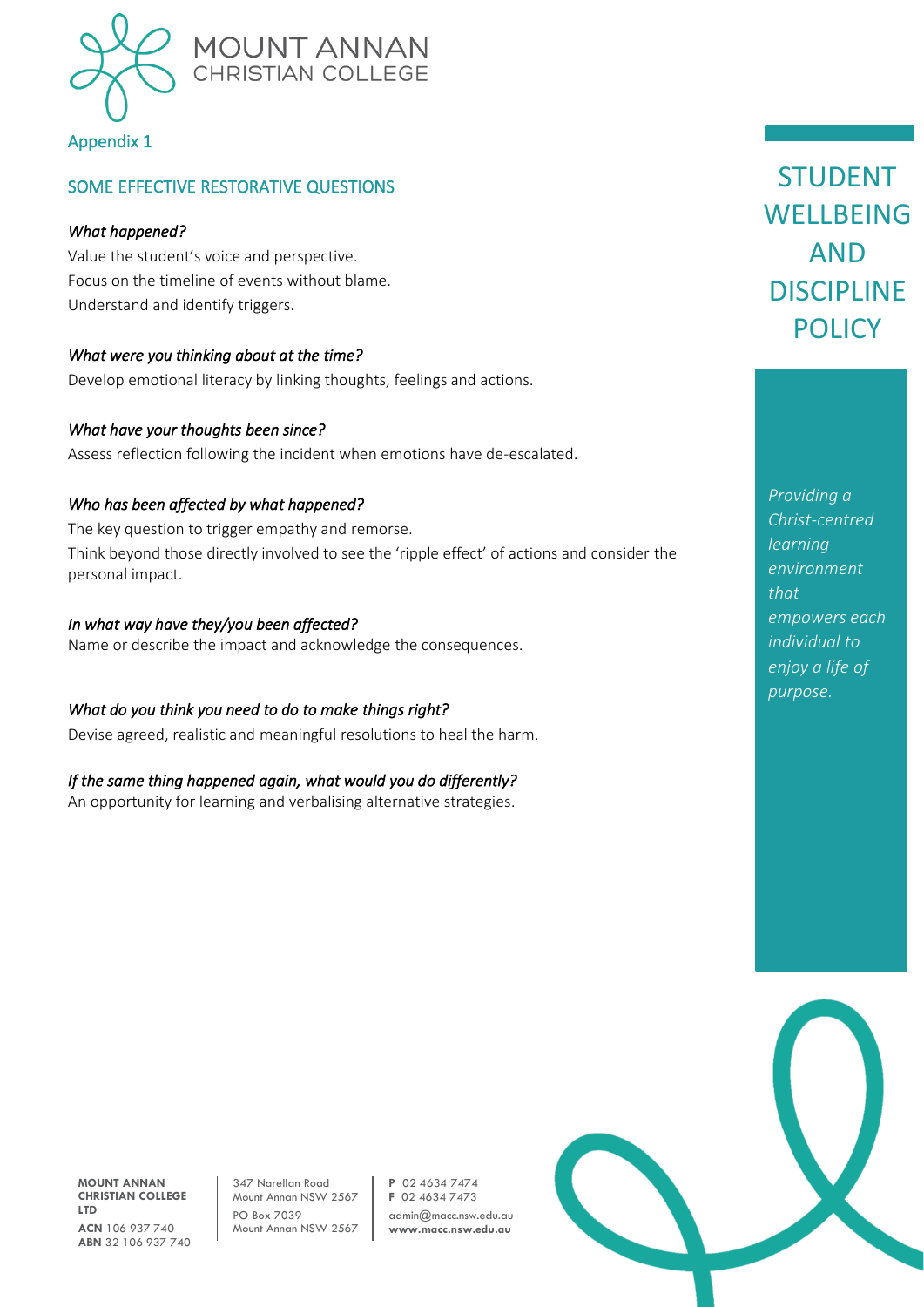

## REFLECTION JOURNAL - KINDERGARTEN TO YEAR 2

| What I did:        | Who was hurt? | What I could do next time:                                                                                            |
|--------------------|---------------|-----------------------------------------------------------------------------------------------------------------------|
|                    |               |                                                                                                                       |
|                    |               |                                                                                                                       |
|                    |               |                                                                                                                       |
|                    |               |                                                                                                                       |
|                    |               |                                                                                                                       |
|                    |               |                                                                                                                       |
|                    |               |                                                                                                                       |
|                    |               |                                                                                                                       |
|                    |               |                                                                                                                       |
|                    |               |                                                                                                                       |
|                    |               |                                                                                                                       |
|                    |               |                                                                                                                       |
|                    |               |                                                                                                                       |
|                    |               |                                                                                                                       |
|                    |               |                                                                                                                       |
|                    |               |                                                                                                                       |
|                    |               |                                                                                                                       |
|                    |               |                                                                                                                       |
|                    |               |                                                                                                                       |
|                    |               |                                                                                                                       |
|                    |               |                                                                                                                       |
|                    |               |                                                                                                                       |
|                    |               |                                                                                                                       |
|                    |               | <u> 1989 - Johann Stoff, deutscher Stoff, der Stoff, der Stoff, der Stoff, der Stoff, der Stoff, der Stoff, der S</u> |
|                    |               | To resolve this situation (make things right) he/she has agreed to _________________________________                  |
|                    |               |                                                                                                                       |
|                    |               |                                                                                                                       |
|                    |               |                                                                                                                       |
|                    |               |                                                                                                                       |
|                    |               |                                                                                                                       |
|                    |               |                                                                                                                       |
|                    |               |                                                                                                                       |
|                    |               |                                                                                                                       |
| Dear Parent/Carer, |               |                                                                                                                       |

STUDENT **/ELLBEING** AND **ISCIPLINE POLICY** 

*Providing a*  rist-centred *learning environment that empowers each individual to enjoy a life of purpose.*

**CHRISTIAN COLLEGE LTD ACN** 106 937 740 **ABN** 32 106 937 740

Mount Annan NSW 2567 PO Box 7039 Mount Annan NSW 2567 **F** 02 4634 7473 admin@macc.nsw.edu.au **www.macc.nsw.edu.au**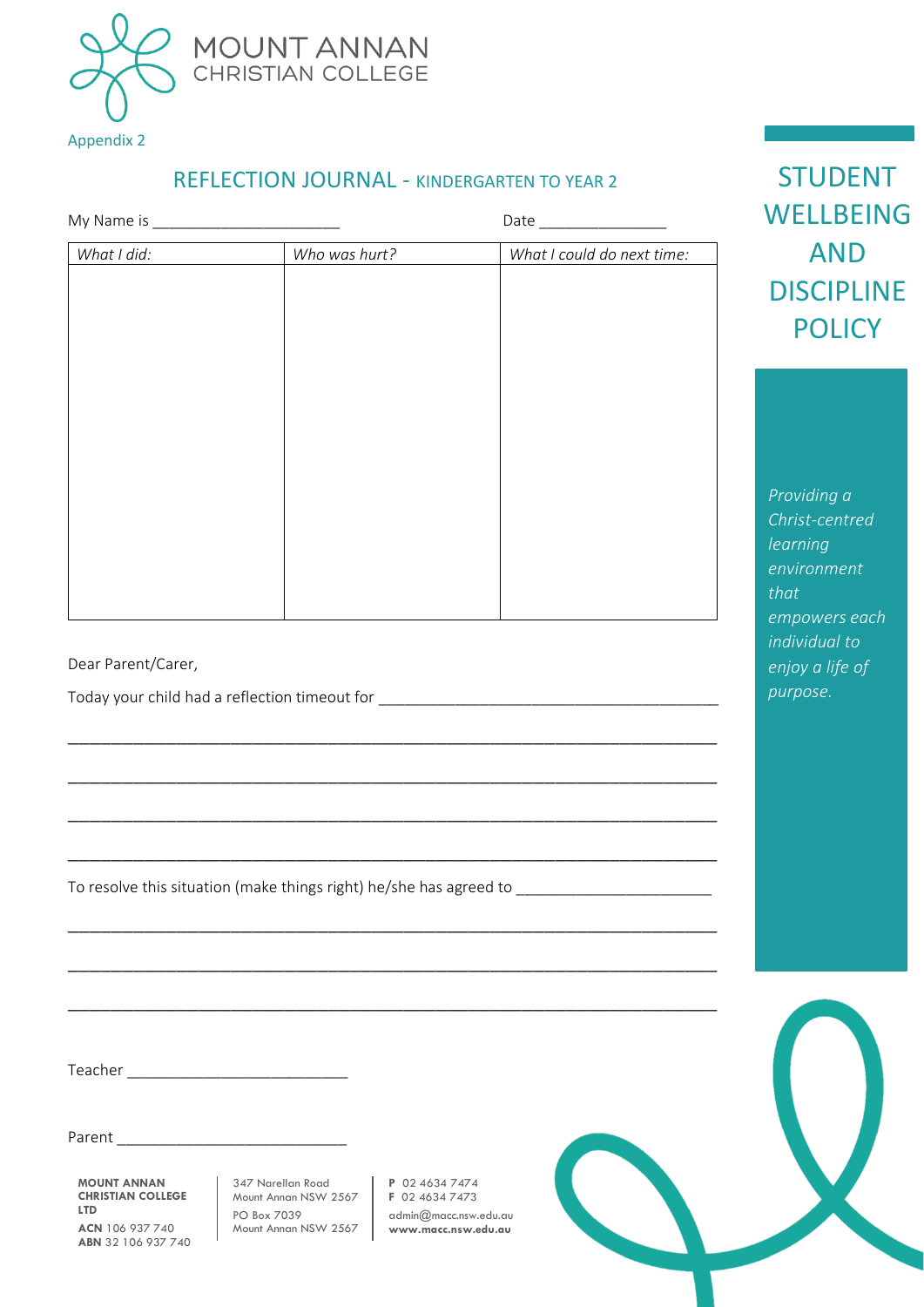

| <b>REFLECTION JOURNAL - YEARS 3 TO 6</b> |  |
|------------------------------------------|--|
|------------------------------------------|--|

|                                                                                                       | <b>REFLECTION JOURNAL - YEARS 3 TO 6</b>                                                                                                                                       | <b>STUDENT</b>                                                                                                     |
|-------------------------------------------------------------------------------------------------------|--------------------------------------------------------------------------------------------------------------------------------------------------------------------------------|--------------------------------------------------------------------------------------------------------------------|
|                                                                                                       |                                                                                                                                                                                | <b>WELLBEING</b>                                                                                                   |
| What did you do?                                                                                      |                                                                                                                                                                                | <b>AND</b><br><b>DISCIPLINE</b><br><b>POLICY</b>                                                                   |
|                                                                                                       |                                                                                                                                                                                | Providing a                                                                                                        |
| Who was affected? How were they affected?                                                             | <u> 1990 - Johann John Stoff, deutscher Stoff als der Stoff als der Stoff als der Stoff als der Stoff als der Stoff</u>                                                        | Christ-centred<br>learning<br>environment<br>that<br>empowers each<br>individual to<br>enjoy a life of<br>purpose. |
|                                                                                                       | What do you think you need to do to make things right?<br><u> 1989 - Johann John Harry, mars eta bat eta bat eta bat ez arte eta bat ez arte eta bat ez arte eta bat ez ar</u> |                                                                                                                    |
|                                                                                                       | If this were to happen again, what would you do differently?                                                                                                                   |                                                                                                                    |
|                                                                                                       |                                                                                                                                                                                |                                                                                                                    |
|                                                                                                       |                                                                                                                                                                                |                                                                                                                    |
| <b>MOUNT ANNAN</b><br><b>CHRISTIAN COLLEGE</b><br><b>LTD</b><br>ACN 106 937 740<br>ABN 32 106 937 740 | 347 Narellan Road<br>P 02 4634 7474<br>Mount Annan NSW 2567<br>F 02 4634 7473<br>PO Box 7039<br>admin@macc.nsw.edu.au<br>Mount Annan NSW 2567<br>www.macc.nsw.edu.au           |                                                                                                                    |